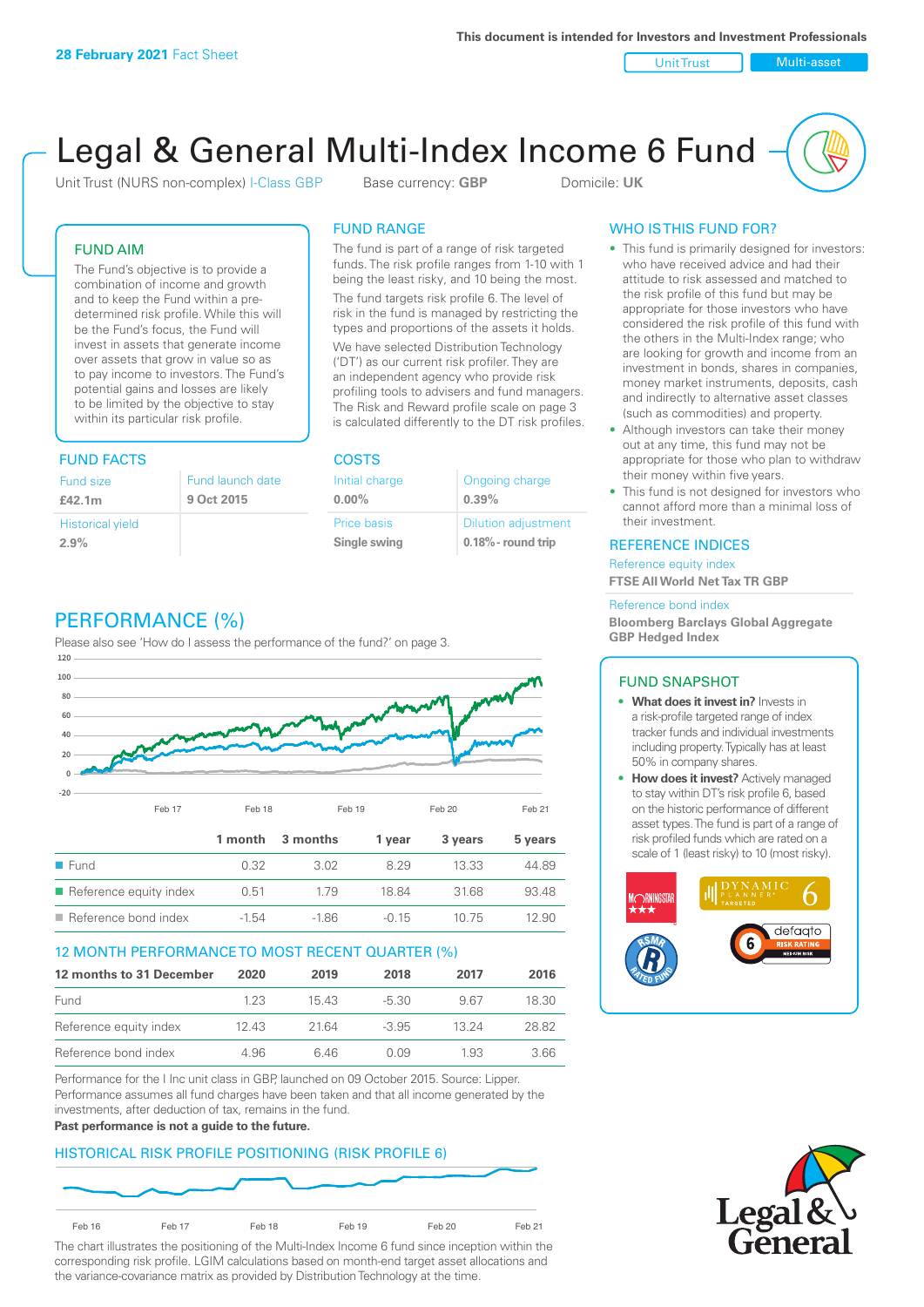# Legal & General Multi-Index Income 6 Fund

Unit Trust (NURS non-complex) I-Class GBP

# PORTFOLIO BREAKDOWN

All data source LGIM unless otherwise stated. Totals may not sum due to rounding.





#### FUND MANAGERS

The fund managers have responsibility for managing the multi-index fund range. They are part of the Multi-Asset Funds (MAF) team in LGIM. This team focuses on designing and managing multi-asset funds that are tailored to match the specific objectives of various client types. The team sits within a wider Asset Allocation team which combines both depth of experience with a broad range of expertise from different fields, including fund management, investment consulting and risk management roles.

# TOP 10 HOLDINGS (%)

| <b>L&amp;G UK Index Trust</b>                                    | 14.5 |
|------------------------------------------------------------------|------|
| iShares UK Equity UCITS ETF                                      | 9.5  |
| L&G US Index Trust                                               | 7.5  |
| L&G Emerging Markets Government Bond (US\$) Index Fund           | 7.0  |
| L&G High Income Trust                                            | 6.5  |
| L&G Emerging Markets Government Bond (Local Currency) Index Fund | 6.0  |
| L&G Global Emerging Markets Index Fund                           | 6.0  |
| L&G European Index Trust                                         | 6.0  |
| <b>L&amp;G Pacific Index Trust</b>                               | 5.5  |
| Global REITs Index Trust                                         | 4.0  |